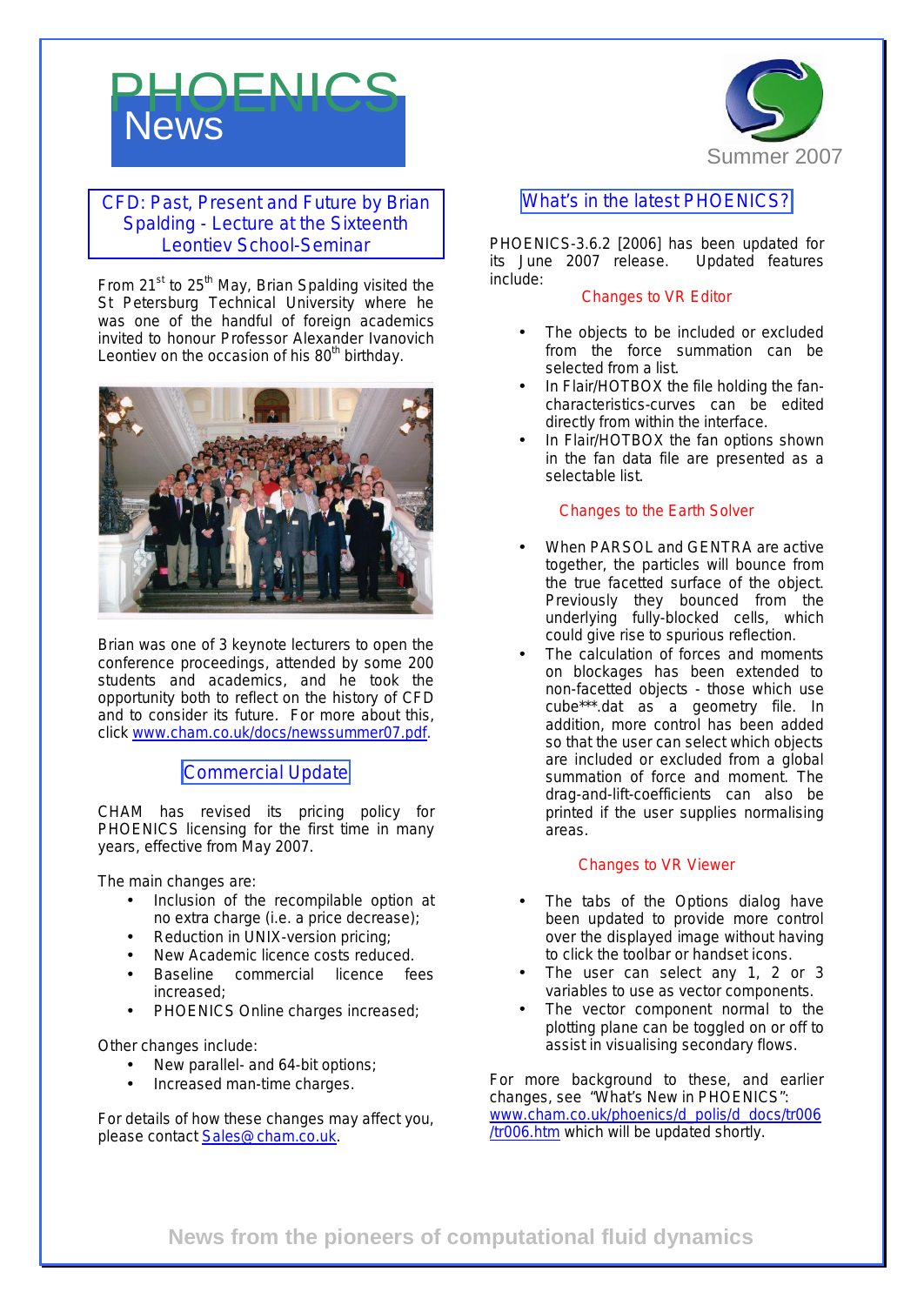# **News** PHOENICS



## Jeremy Wu moves to China Office



Dr Jeremy Wu, former Deputy Managing Director and long-standing CHAM officer returned home to China in April 2007.

He continues to represent CHAM's interests in the important Chinese and Far Eastern markets, whilst operating from the CHAM Shanghai offices.

It is certainly not "Goodbye", as we expect to see Jeremy on several occasions over coming years. We take this opportunity to give him our very best wishes in this new venture.

### F1 VWT expands in Malaysia

The popularity of the Formula-1 in Schools programme continues to go from strength to strength - see: [www.f1inschools.co.uk.](http://www.f1inschools.co.uk) The project started in 2000, and was based solely in the UK. In 2002, there were four countries involved - and, in less than 5 years since, that number has grown to over twenty.

Now there are thousands of schools competing in regional, national and international events around the world.



The national champions from the UK will be treated by the F1 in Schools organisers to a visit to Silverstone to meet British F1 drivers, David Coulthard, Jensen Button and McClaren's new F1 sensation, Lewis Hamilton.

During April and May this year, we welcomed 114 new schools in Malaysia for which we supplied the Mk4 release of the F1 VWT software. Remember new students, help and guidance is always on-hand via [F1\\_vwt\\_help@cham.co.uk](mailto:F1_vwt_help@cham.co.uk).

To learn more about the F1 VWT product, click on: [www.cham.co.uk/DOCS/f1\\_VWT\\_Flyer.pdf](http://www.cham.co.uk/DOCS/f1_VWT_Flyer.pdf).

#### CHAM Project Update

Several contracts were of notable interest in early 2007. We particularly welcome two new customers in Dubai, UAE – a fairly new territory for PHOENICS expansion. Atkins Global and the British University in Dubai have become both users of, and trainers for, the PHOENICS/FLAIR building services module, for modelling internal and external flow scenarios in support of the massive construction 'explosion' occurring in the region.



Houston-based risk-assessment engineers, IRC Americas, are using PHOENICS extensively for a broad spectrum of hazard-related analyses. Aspects of their work involve the potential consequence of subterranean jet-flame incidents upon the local built environment, and LNG releases from offshore structures.



For more about IRC Americas services in environmental and risk assessment, click on:

[www.irc-americas.com](http://www.irc-americas.com)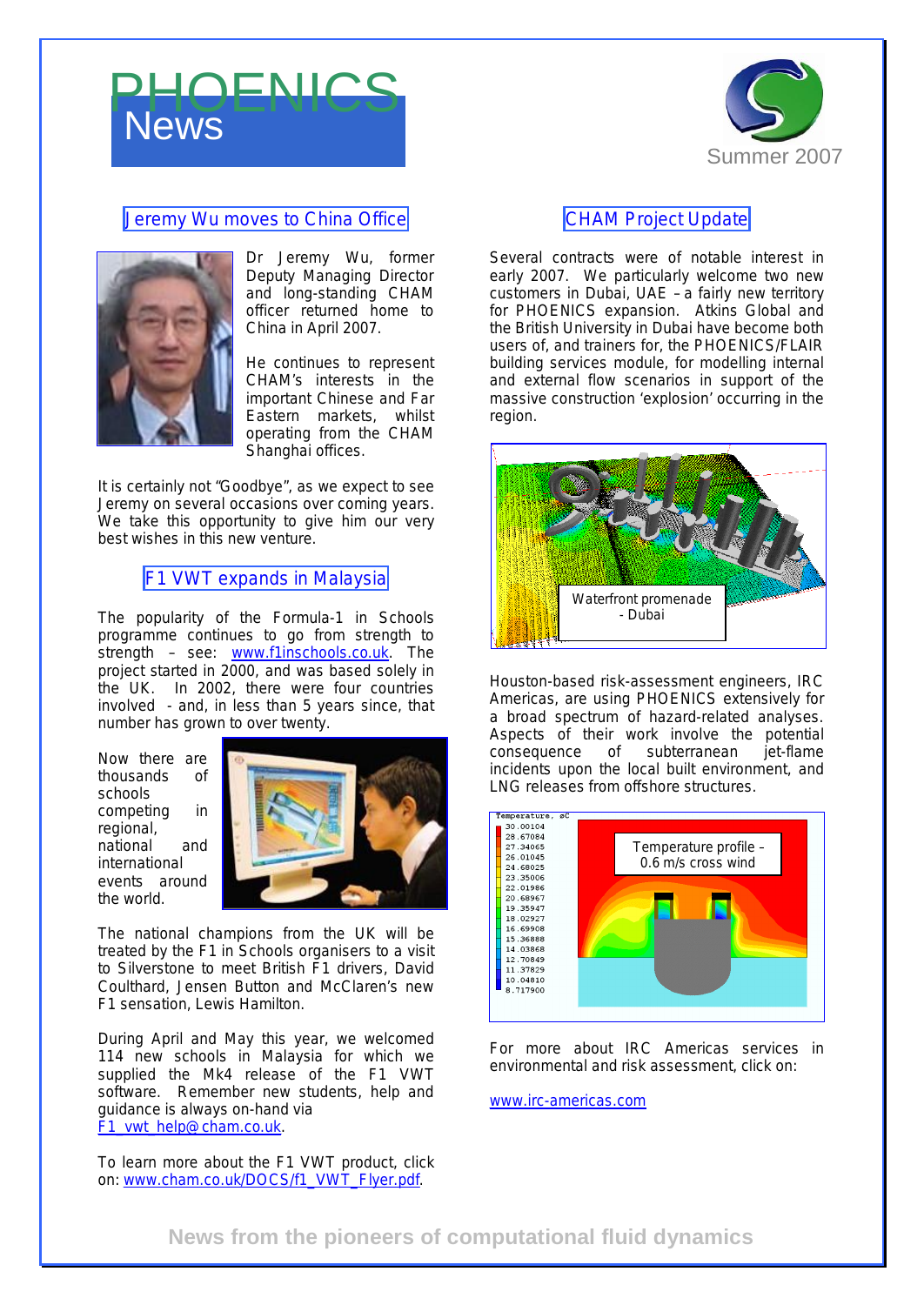



## CONFERENCE NEWS

#### 2007 Benelux User Meeting



The 2007 Benelux User Meeting, organised by Dutch agent, A2TE, will be held at the Aristo in the centre of Eindhoven, the 'city of light.'

The date for this 1-day event

is  $5<sup>th</sup>$  September 2007. CHAM will provide an overview of the latest PHOENICS features to accompany customer presentations.

For further details and/or registration, please contact Geert Janssen [gjanssen@a2te.nl.com](mailto:gjanssen@a2te.nl.com) or [sales@cham.co.uk.](mailto:sales@cham.co.uk)

## PHOENICS Workshops in Oz



During October this year, ACADS-BSG is organising two PHOENICS 2007 workshop sessions in Melbourne and Sydney.

Contact Mr Murray Mason at [acadsbsg@ozemail.com.au](mailto:acadsbsg@ozemail.com.au) for further details.

2008 International PHOENICS Users Conference – watch this space!



Greek agents, Messrs SYBILLA, have asked to host the next international PHOENICS Conference in Athens, Greece, *provisionally* arranged for September 2008.

Details of venue and programme will be announced on CHAM's web site over the next three months, with a Call for Papers and **Registration** Forms.



The conference organiser will be Dr Sakis N Karayannis, email: [a.n.karayannis@sybilla.gr](mailto:a.n.karayannis@sybilla.gr).

#### 2008 International Conference on Advances in Computational Heat **Transfer**



The International Centre for Heat and Mass Transfer (ICHMT) is pleased to announce

#### **CHT-08: ADVANCES IN COMPUTATIONAL HEAT TRANSFER**

an international symposium scheduled to take place in Marrakech, Morocco on 11<sup>th</sup> to 16<sup>th</sup> May 2008.

It will be held "to honour the 85th birthday of Professor Brian Spalding, FRS, and in recognition of his outstanding contributions to computational fluid dynamics and heat transfer."

The goal of the symposium is to provide a forum for the exposure and exchange of ideas, methods and results in computational heat transfer.

More information is available on: <http://www.ichmt.org/upcoming>meetings/meetings.html and then access Computational Heat Transfer CHT-08.